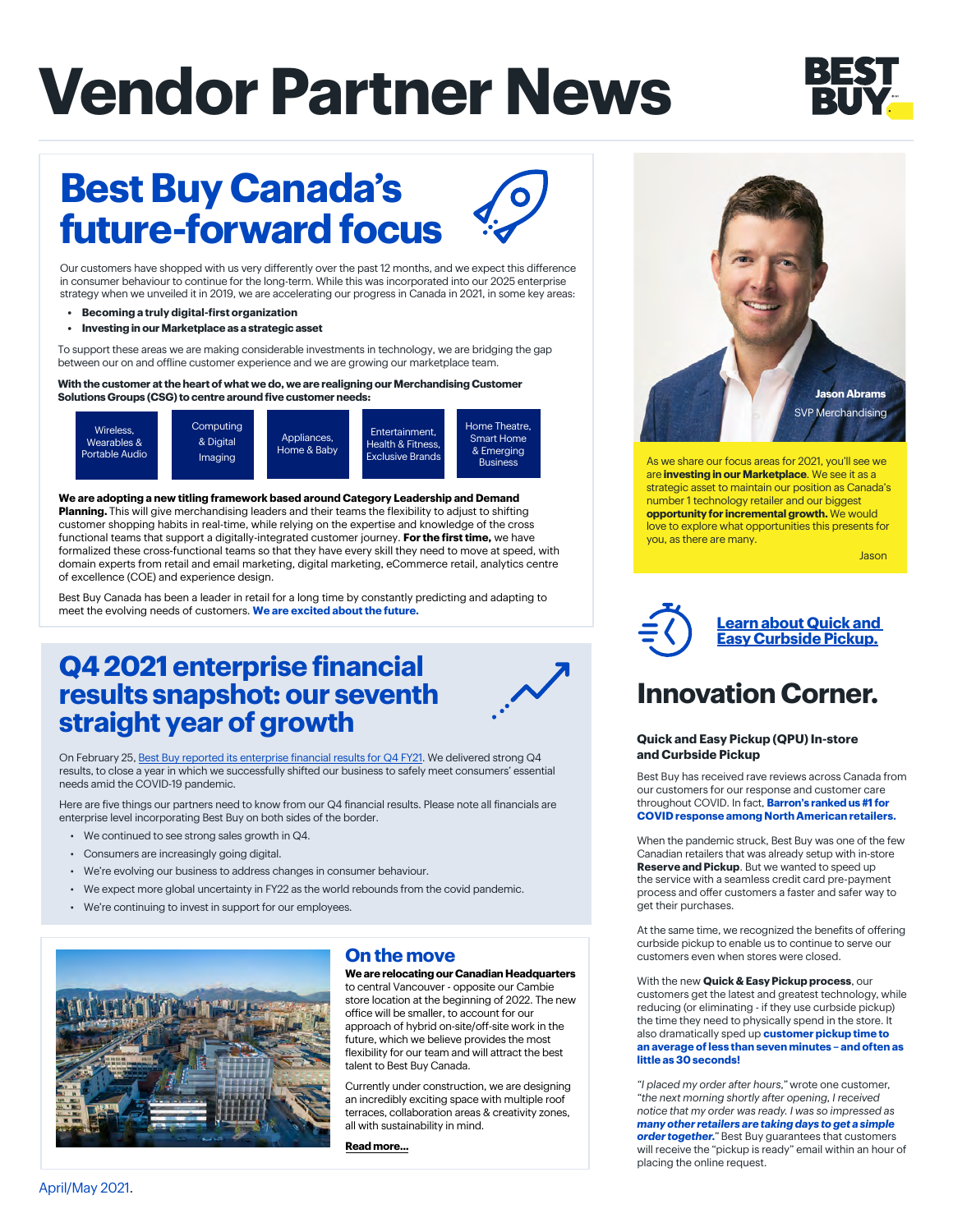# **Vendor Partner News**





The average Canadian spends \$10K-\$15K per year for each child, according to CPA Canada. Partner with us to leverage this loyal growing family market.

## **Baby booming: Moms and Dads trust Best Buy**

A few years ago, Best Buy Canada was not known for its **[Baby Category](https://www.bestbuy.ca/en-ca/category/baby-maternity/881392)**.

Today, Best Buy carries a huge selection of baby and maternity products. **This Best Buy category has grown by 31% just this year alone**. Parents-to-be in Canada have been have been turning to our stores and website more and more to setup their homes for life with a newborn. New parents are seeking technology solutions for everything from nursing, feeding and to monitoring their child as they grow.

These customers have grown to trust and believe in the Best Buy brand, as they're familiar with our service, knowledge and product selection from other key stages in their life – going back to school, holidays, starting a business and buying a first home. As their children grow up, we will be there to support all their family's tech needs.

[Read more](https://www.borndigital.com/2021/01/20/this-is-how-best-buy-is-bringing-experiential-retail-online) of the full article by Max Greenwood from Digital magazine.



## **How Best Buy is bringing experiential retail online**

As we move towards being a truly digital-first company that is enabled by our vast store footprint, Thierry Hay-Sabourin, SVP of eCommerce, Marketplace and Technology at Best Buy Canada does a deep dive into our technology advancements.

"Our primary customer experience goal is to **let people shop how and when they want**," says Hay-Sabourin. "This year, we developed a very solid **omnichannel shopping experience** that doesn't force people to choose one form of shopping over another." Read the **[full article by Max Greenwood from Digital magazine.](https://www.borndigital.com/2021/01/20/this-is-how-best-buy-is-bringing-experiential-retail-online)**



## **Drive your sales for Father's Day**

It may have only just been Mother's Day this weekend, but we're already looking ahead to Father's Day which also provides one of the best opportunities to inspire Canadians to gift tech. We're cooking up our marketing plans, including a Father's Day gifting experience on [BestBuy.ca,](https://www.bestbuy.ca/en-ca/event/fathers-day-gifts/blt3a2da0deddd7681c) to drive tech gift inspiration this as well as broadcast tours, media pitching and influencer activations. Speak with your Category Leader (merchant) about your best gift promotions for dads across the country.



## **Proud to be No. 1**

We're honoured to rank at the top of Barron's prestigious list of the **[100 Most Sustainable Companies](https://corporate.bestbuy.com/best-buy-tops-barrons-list-of-100-most-sustainable-companies/)** for the second time in the past three years. We also rank **No. [1 for COVID-19 response](https://www.barrons.com/articles/here-are-the-leading-companies-on-gender-and-racial-diversity-climate-and-covid-19-response-51613751153)**.



## **Latest and greatest: promoting sleep tech products**

With the clocks having sprung forward an hour on March 14, we reached out to broadcast contacts to support our marketing campaign for sleep tech products. Blue Shirts Alex Brawley and Jason Wiersma highlighted the season's top tech on [Global News](https://globalnews.ca/video/7685419/spring-forward-with-the-right-sleep-tech) and [CTV News,](https://bc.ctvnews.ca/video?clipId=2159503&jwsource=em) including the **Bose Noise Masking Sleepbuds, VOCOlinc Flowerbud Smart Wi-Fi Aroma Diffuser, LectroFan Noise & Fan Machine, Garmin Lily Sport Edition 25.4mm Smartwatch,** and the **iHome Himalayan Salt Lamp Sound Therapy Machine**. We also partnered with [Daily Hive in Toronto](https://www.instagram.com/p/CMLVUZGgyrQ/?utm_source=ig_web_copy_link ) for a giveaway that included a combination of sleep tech products and a Best Buy gift card.



## **In the News: pandemic spending trends**

As we marked the one-year anniversary of working from home, Category Officers Allan Kambeitz and Jennifer Barr spoke with CTV News about what products Canadians were snapping up as they adjusted to a new normal. We learned right from the start, **they were upgrading their tech as demand for laptops, monitors and other work from home essentials increased significantly. Similarly, demand for food storage appliances, like freezers and refrigerators, also increased**. But as the days went on, we were surprised by some of the other items:

• [Pandemic spending trends expected to continue through 2021](https://toronto.ctvnews.ca/pandemic-spending-trends-expected-to-continue-through-2021-1.5344059)

• [Pandemic leading to shifts in spending habits](https://bc.ctvnews.ca/pandemic-leading-to-shifts-in-spending-habits-1.5344098%20)

**BEST** 



[Use the Part](https://partners.bestbuy.com/canada)ner Portal Canada site.



**Partner Portal** Your place for support, news and updates

[Best Buy Canada's Partner Portal](https://partners.bestbuy.com/canada ) has all your answers.

The Partner Portal is the online space for all Best Buy Canada supplier policies, guidelines and support. Canada Partners do not need to log in.